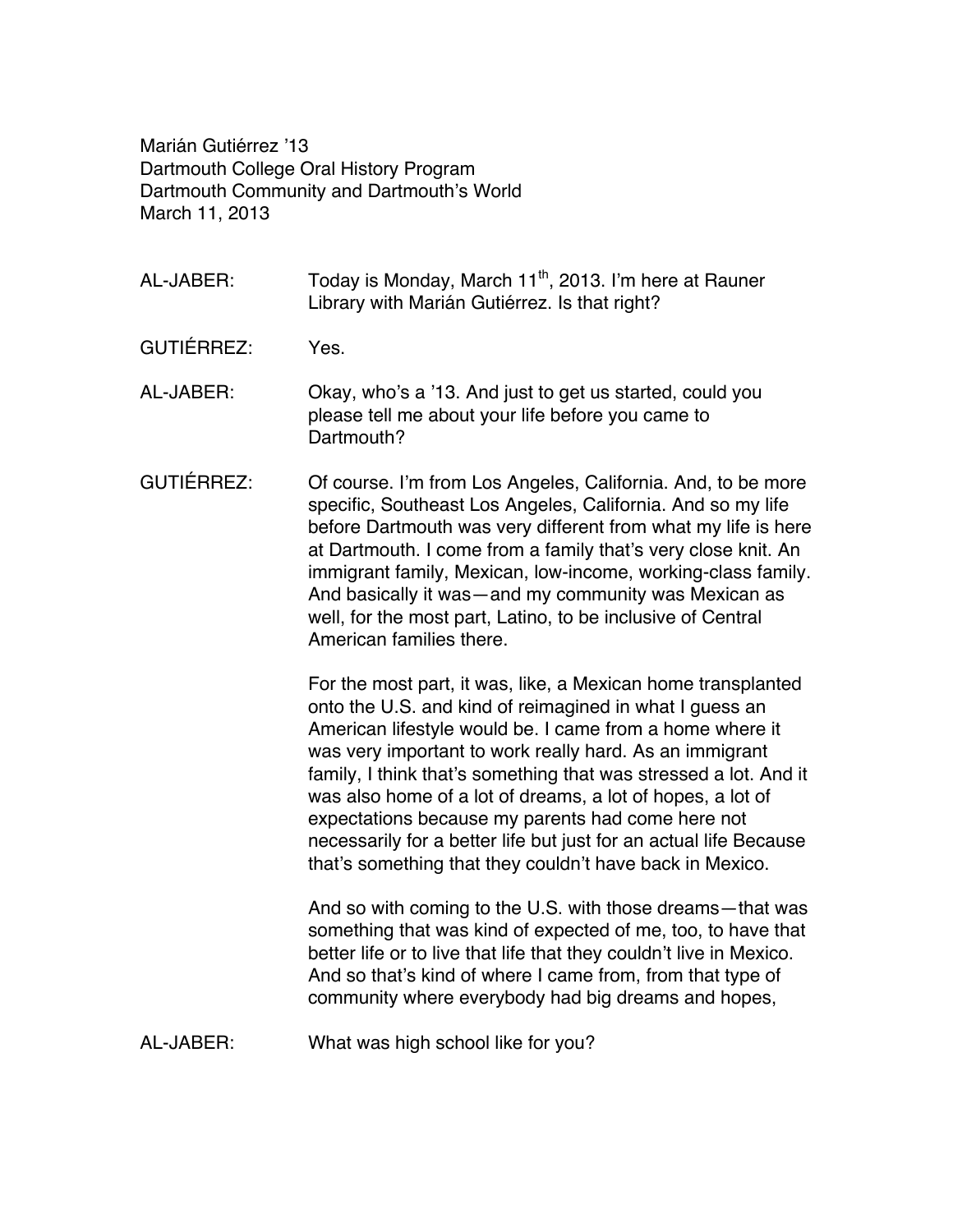GUTIÉRREZ: So high school was a lot of fun. I really enjoyed it. it was a place where you had very defined groups of students, if that makes any sense. We were tracked. We were all tracked. I mean, I luckily was tracked into the gifted and talented students, right?—because you needed a sticker on your transcript to tell you whether you were gifted or not.

> In middle school, in sixth grade, I remember taking a math class, and I was with the regular kids, "regular" in quotations. I was with the "regular" kids, and my math teacher in sixth grade was, like,—you know, one time she spoke to me after class, and she was, like, "What are you doing here with all of these other kids? You don't belong in this classroom. You need to be with the more advanced students."

> And so she actually was the one who set up everything for me, because my parents, I mean, wouldn't have known any better, not knowing the American educational system, And so she set up testing, and my mom signed papers, and I was tested, and then, because of my score, I was able to move to, like, gifted and talented.

> The difference from sixth grade to seventh grade was huge. The types of people I hung out with, the types of teachers I had, the types of classroom environments I was in. The types of textbooks were different. And so from seventh grade on, I was gifted and talented.

> And so when I came to high school, I was on that track, So I was taking classes with the same group of students, most of my classes, and we all kind of were on that track to go to college or at least to prepare to in some ways go to college, right? And I say "in some ways" because compared to what I see students here do to prepare for college, it's very different from what I did in high school. But anyway, our group was that group, was the group that was going to make it, the group that was different from the rest, which now I see so many problems in that, but back in the day, I remember thinking, *Yeah, I'm better than these other Latinos*, because that's what they make you think, right?—when they say, "You're different. You don't belong in this classroom with the regular kids." So, yeah, that's what high school was like.

AL-JABER: Do you feel like it prepared you for—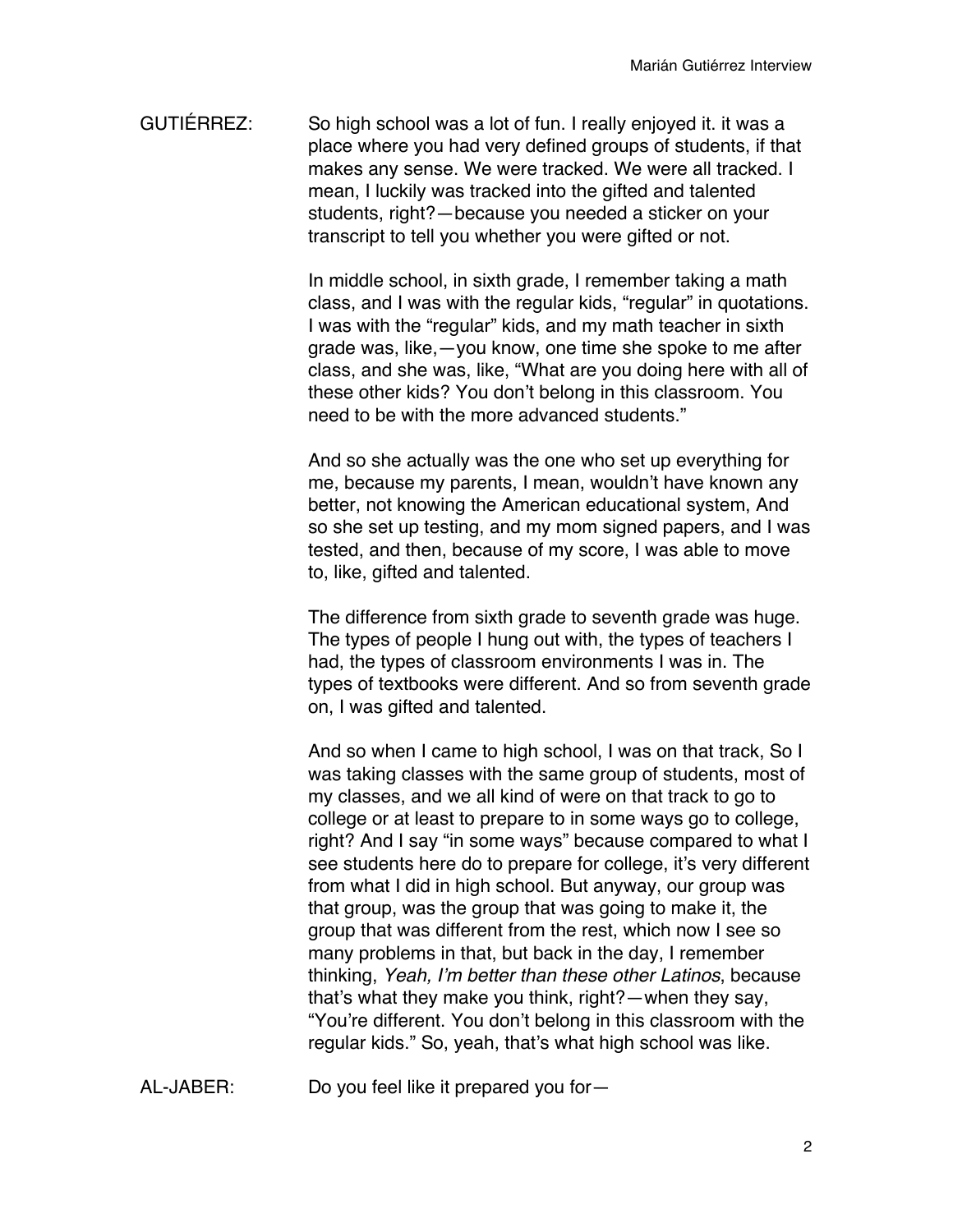GUTIÉRREZ: For what? I'm sorry?

AL-JABER: Did it prepare you for Dartmouth?

GUTIÉRREZ: [Laughs.] My education, I think, - I mean, overall the education, the type of education I received in my high school was very—wasn't high quality. I think that the teachers did the best that they could with what they had. And, I mean, I had amazing teachers and a support system, which is why I'm here. So I think they did the best they could.

> In terms of me feeling prepared for this environment and this culture and the classes here, no, I don't think I was prepared at all.

- AL-JABER: How did you hear about Dartmouth? Are you the first person in your family to go to college?
- GUTIÉRREZ: Yeah. I'm the first person in my family to go to college, and I'm also the first person from my high school to come to Dartmouth. And I haven't—[Chuckles.] So the way I heard about it was—so I think the first time I heard about it was through a postcard that I received, but I had no idea. I mean, senior year you receive so much mailings, it's like school after school, it really—it was just a postcard. There was a nice building on it. There were, like, trees and—I don't know. I think the Green was on it. It was just a postcard.

So it was kind of like, *Oh. Dartmouth. I don't know where it's at*—kind of throw it in the recycle bin. And then the way I came to apply was because I had seen *Super Bad*—

- AL-JABER: Oh, yeah, I saw it, too.
- GUTIÉRREZ: And they mentioned Dartmouth [chuckles].
- AL-JABER: I love that movie.

GUTIÉRREZ: Okay, so I had seen *Super Bad*, and as I, like, finished my Common App, I decided to go through all the schools that receive the Common App, that accept it, and then, as I was looking through the schools——in alphabetic order. And I was just scrolling down the list to see what schools I could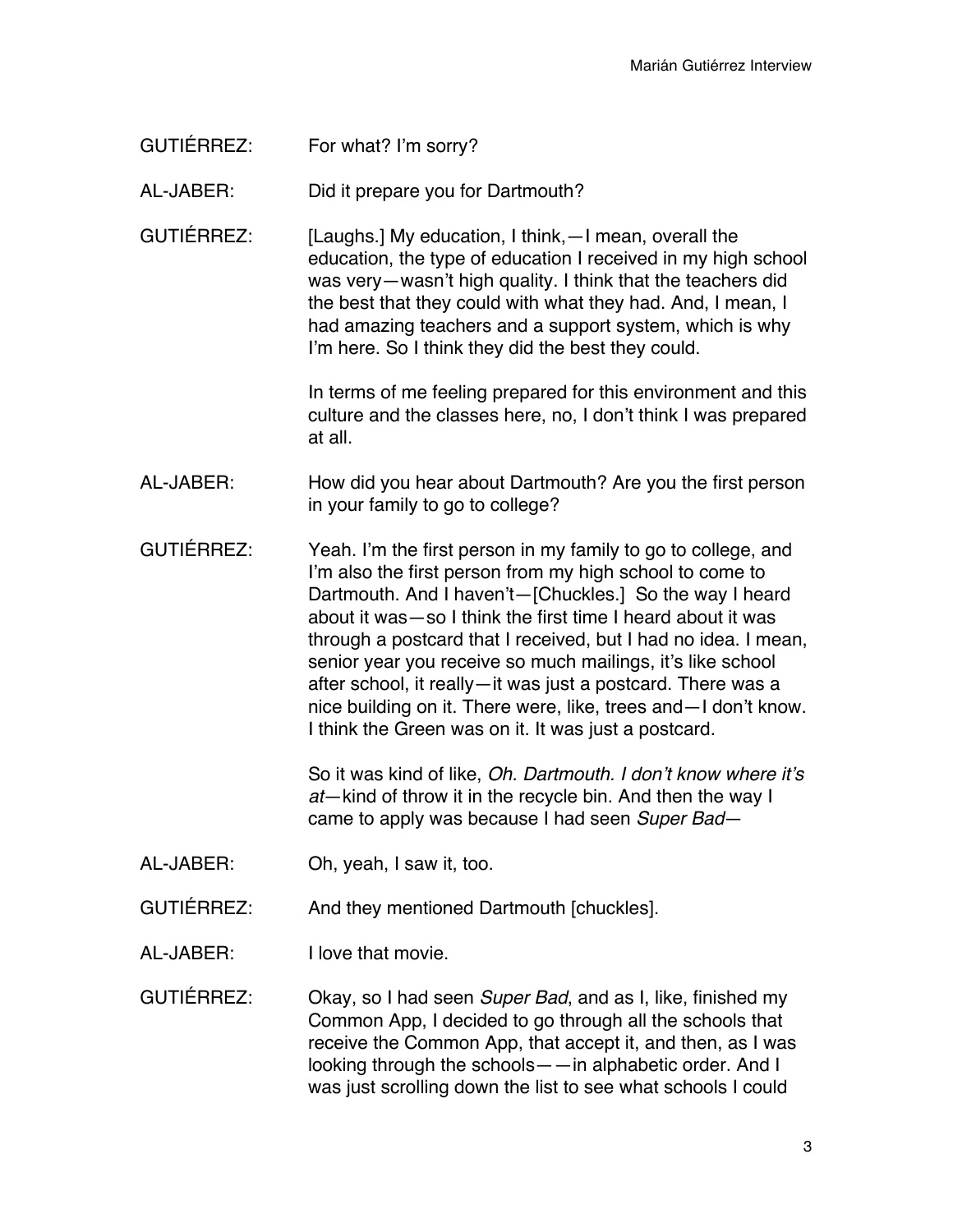maybe just apply to. And Dartmouth rung a bell because I had seen *Super Bad*.

- AL-JABER: One of the characters applied, right?
- GUTIÉRREZ: Yes. I actually did not know anything about Dartmouth, and so it was, like, *Super Bad*—*Oh, wait! I also got a postcard from them*. And then that's how it, like, stood out from the rest. And then, I mean, obviously I did research after that, but it was really a very uninformed decision.
- AL-JABER: But did that take the pressure off? Did you know that Dartmouth was an Ivy League institution?
- GUTIÉRREZ: I didn't know what Ivy League meant at the time.
- AL-JABER: Did that take the pressure off? Like, you went in not knowing—
- GUTIÉRREZ: I guess. Applying?
- AL-JABER: Yeah.
- GUTIÉRREZ: I mean, I guess, yeah, you could say because I didn't know what I had—I mean, I want to say, what I had to lose if I didn't get in—I mean, had I not gotten in, I would have not gotten in; it wouldn't have been the end of the world. It wasn't, like, my dream school that I had dreamed about as a five-year-old. I don't know. So I guess so, it did take some pressure off, not knowing.
- AL-JABER: What was your parents' reactions? Because, like you said, they emphasized, like, you following your dreams and so on. Did they—I would imagine that they were very proud that you not only were, like, the first person in your family to go to college but that you got into, like, Dartmouth.
- GUTIÉRREZ: When I got in?
- AL-JABER: Mmm.
- GUTIÉRREZ: I don't think they understood. I don't think they understood, just like I didn't understand what it meant, what Dartmouth meant. I really don't think that my parents or myself included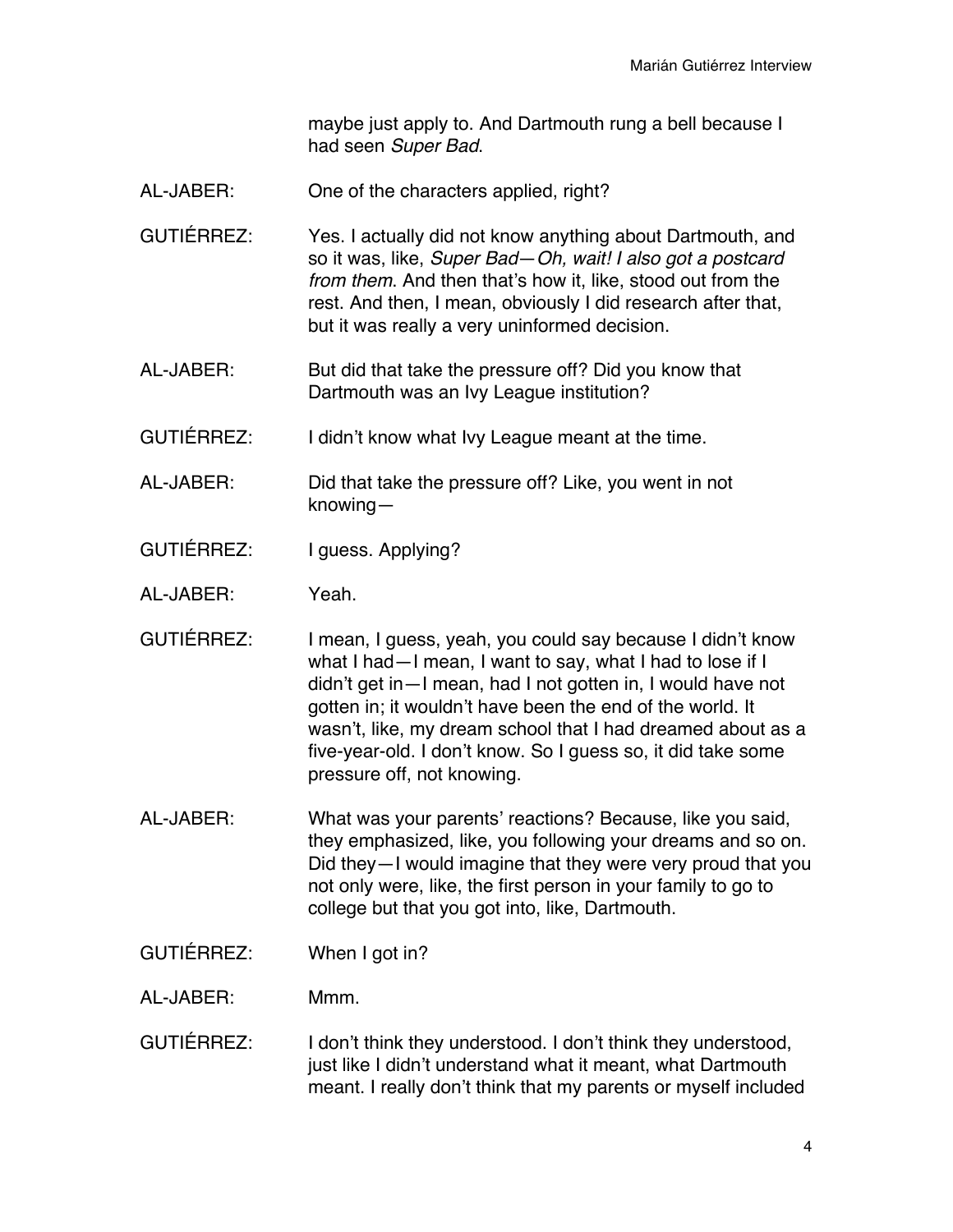knew what I was getting into. [Laughs.] I mean, they were very proud that I had gotten into college, period, the first letter I got of acceptance was from USC, University of Southern California, which is very well known in Southern California, in Los Angeles especially. And so I remember I got it, and my mom and I just cried. We cried and cried and cried, because in our eyes, we had made it, right? Like, [Makes exclamation of happiness.] After all that work, we had finally made it, because that's the only thing, I think, I, like, had ever dreamed of,

And then the rest came, the rest of them. And then they were, like, "Okay, good job!" Like, you know, this just shows that—I don't know, you have, like, options. But I don't think we were really thinking about the type, the caliber of the schools more than just, like, "You made it. You're going to *a* school, regardless of what school it is."

I mean, it wasn't—I remember my sophomore year here at Dartmouth, my mom called me, and she congratulated me. And I asked her, like, "Why are you congratulating me, Ma?" She was, like, "Well, I was just having a conversation with this lady at school"—my sister's high school—"and she told me that Dartmouth was a really good school. And when I told her that you went there, like, her mouth dropped." And she was, like, "I didn't realize how big of a deal it was until this lady was, in awe." And she congratulated me. [Chuckles.] She's, like, "I felt so proud. I mean, not that I don't, but I felt so proud." So I don't think she understood when I got in what it meant.

- AL-JABER: When did you realize that you were part of this elite institution?
- GUTIÉRREZ: Ahh. [Laughs.] You know, it wasn't really until I got here, and that's kind of what made me want to come. Not that it was elite but that I think I was just mesmerized by this place. It was so completely different from where I came from. I mean, the architecture, the environment—like, the actual, physical environment, the fact that there are open spaces and that there are trees and there's grass.

I remember in particular—like, I remember being so surprised that there was no graffiti. Like, *There's no graffiti*.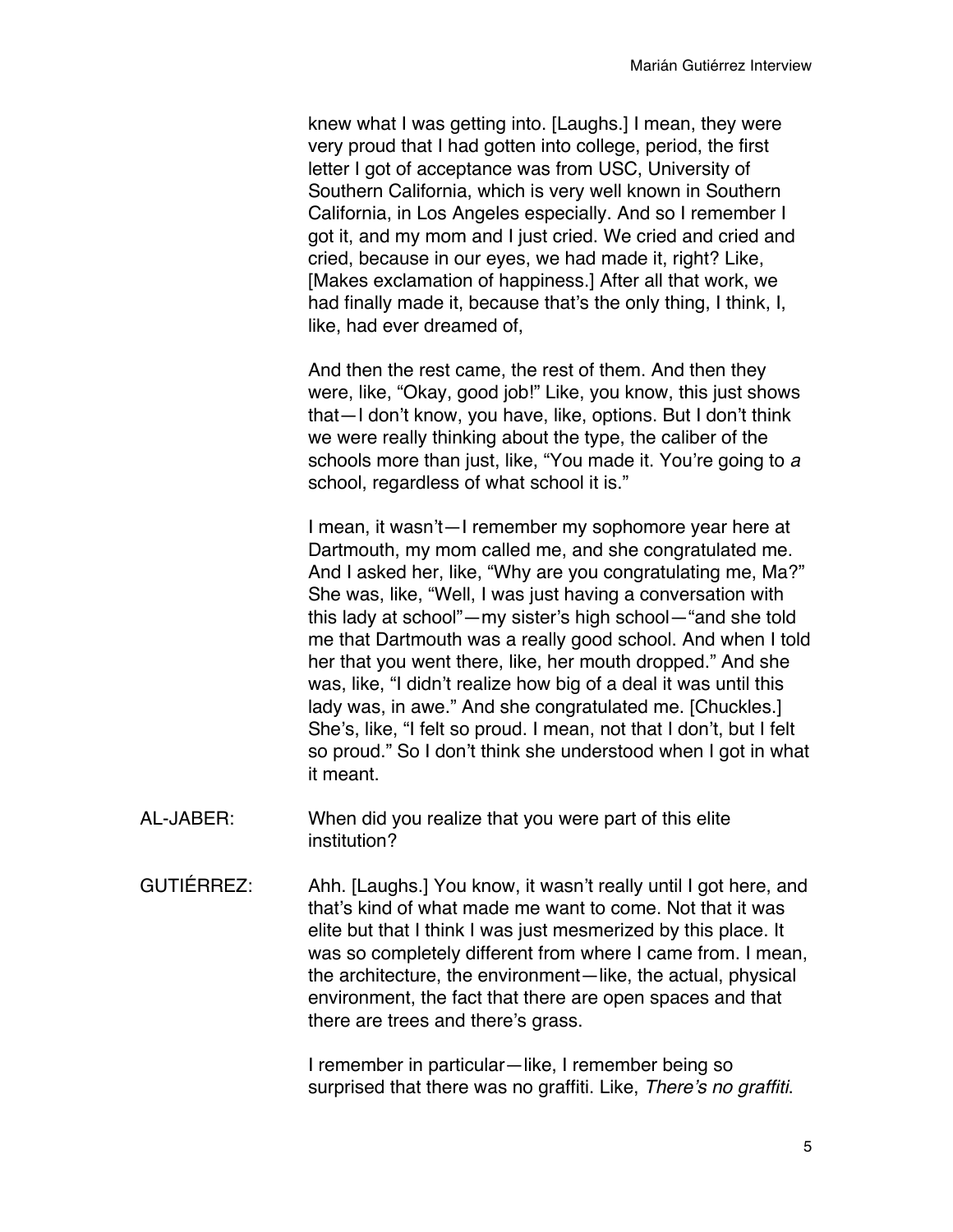Not that graffiti is bad; it's just, like, one thing that was different. And so I was just really fascinated by the wealth of resources. I mean, walking into the library—like, this was just a completely different world, and I think that's when I realized that, *Wow, this is a big deal.* Like, the way people spoke, their mannerisms, how knowledgeable everybody was. I mean, on Dimensions, when I came to visit, meeting, like, other students that had been accepted, I was just completely fascinated. And so that's when I realized that this was a big deal.

- AL-JABER: Could you talk to me more about the process of you coming into Dartmouth? What was it like integrating into the community initially?
- GUTIÉRREZ: Right. It was very difficult. I think that, I don't know that I necessarily integrated, honestly. I mean, it was hard because I came in thinking that this was gonna be—this is my school, right? This is the college I chose, the college that chose me, in essence, right? they accepted me, and I was reciprocating that interest by coming.

And so I expected to be welcomed, and coming to Dimensions, I felt like that welcome had happened, because Dimensions—they put on this huge show, and everybody's happy and excited. I came in expecting that, and that didn't necessarily happen. It was hard to feel, like, I could claim this place and I had ownership and that I belonged when I was so different from the rest, And not that—I don't want to say that it's just me being different or that some students don't feel at home because they're different, but—it's not just that; it's the way in which others constantly made me feel inadequate—you know, based on, their judgments of the way I presented myself.

And this, like, having to constantly validate myself. Like, my presence here, my body being here on this campus wasn't enough to prove that I belonged. It's, like, through some means or another, I have to show you that there's a reason why I'm here.

AL-JABER: Yeah, like you have to prove that you belong here.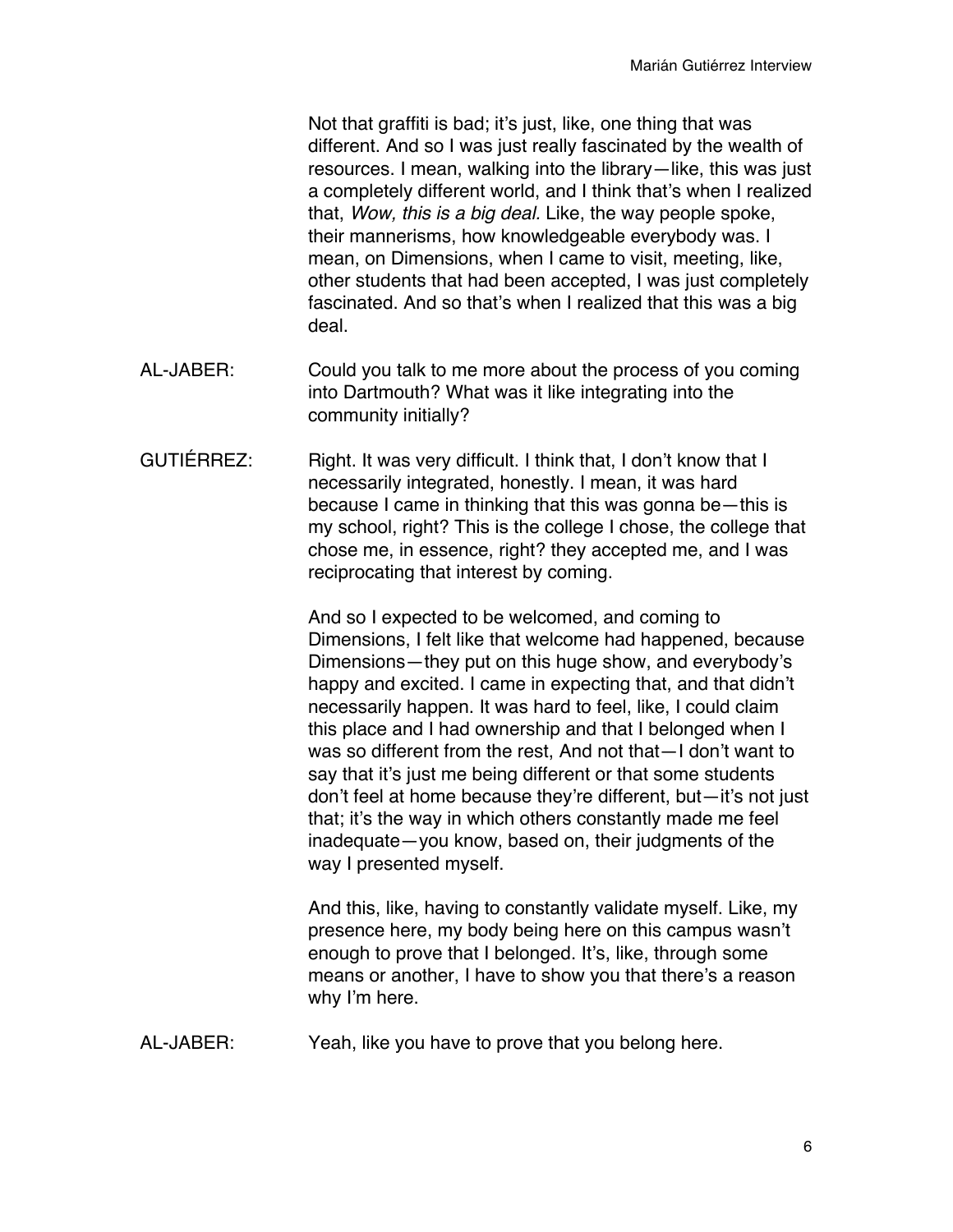GUTIÉRREZ: Right. Right. So I have to prove it through conversation, or through my movements, my actions. And it just wasn't enough to *be*, if that makes sense. And so it was difficult. It was very, very difficult when—you know, when people asked me what I did in high school because they didn't see how I could have gotten here. When people were so surprised that a girl from Southeast L.A. was here—like, why are you so surprised? And so in their surprise, I could tell that they didn't expect me here because in their eyes, I didn't belong here, right? Like, I was crossing a boundary or, like, a threshold that people like me don't or aren't supposed to cross.

> It was difficult. I mean, it was very, very difficult. And so I think that in trying to find something that was similar to me, I looked for the Latino community on campus. And that's kind of the first community—I wouldn't say integrated, but that's the first community I, like, sought, sought out. And so, like, that's—from the Latino community, I, from that—which I needed to kind of ground me, I kind of sought out other—not communities but other individuals, and I think that now—I mean, in these four years I've created a community for myself

- AL-JABER: Mm-hm.
- GUTIÉRREZ: So I don't know that I've integrated into a community more than built it. [Laughs.] I, like, added person after person, added individuals who brought with them their own communities and kind of made that network.
- AL-JABER: So would you say that the Latino community on campus is your primary source of community?
- GUTIÉRREZ: No, no, not necessarily, actually. The thing is, like,—no, not necessarily. I think that now my immediate community—I would describe it as a community of people that are, like, a community of critical consciousness, right, of people that many different people that are critical about Dartmouth, are critical about many other things, and not necessarily that don't like Dartmouth, because you can like it and still be critical of it.

AL-JABER: Yeah.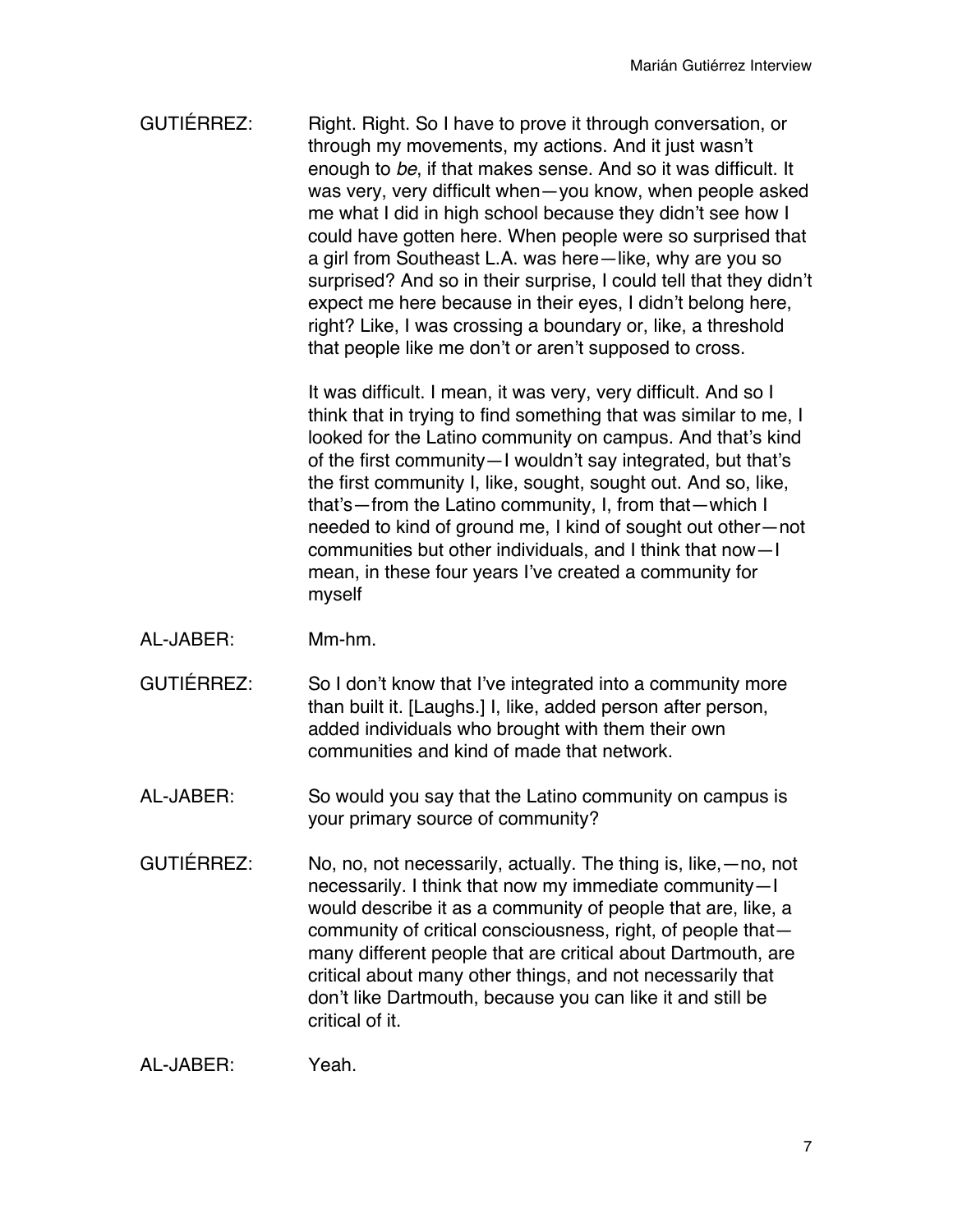- GUTIÉRREZ: But people that are critical. [Laughs.] I guess that's it—I don't even know how else to put it, most of my friends are people that I can have conversations about identity and about community and about things that don't usually have a space at Dartmouth—like, things that people don't usually talk about. So I guess that's one of my communities. I wouldn't even say Latino because some are Latinos, but not all. So, yeah.
- AL-JABER: So what is it like being a minority on campus? Because you were quoted in *The D* saying that when you came here, you experienced, like, a culture shock because of the lack of diversity here?
- GUTIÉRREZ: Definitely. Like I said, it was an extreme culture shock. I had never been—I mean, I had come from a homogenous Latino community. It was an enclave, a Mexican-American—for the most part—but Latino enclave in Los Angeles. And so I didn't—so many things were different. Everything really was different. The way people had fun was different. Like, the types of activities people considered to be fun, activities that I didn't understand. And I think that's one of the things that made me realize how—what type of world I had come into. Like, the fact that we didn't even consider fun to be the same thing, right? Like, fine, we don't speak the same way, we don't eat the same way or whatever, but we can't even have fun the same way? That just seemed to me, like, universal, you know, and, no, it was completely different. You know, like walking into a space—I mean, the basement space—I was so taken aback [chuckles] by the way people here interacted with one another, so taken aback. I'm still taken aback. [Laughs.]
- AL-JABER: So, like, in terms of fun, are you talking about, like, the Greek presence on campus?
- GUTIÉRREZ: Yes. Yes, it involves that. It involves the Greek community or not Greek community. I'm sorry, I don't want to say that. But some of the activities that come from that life. And I guess I want to be clear and not—by the Greek community, I—I guess I shouldn't say Greek community because I'm not referring to, like, the minority Greek community or activities or whatever, because that's—I feel different about that.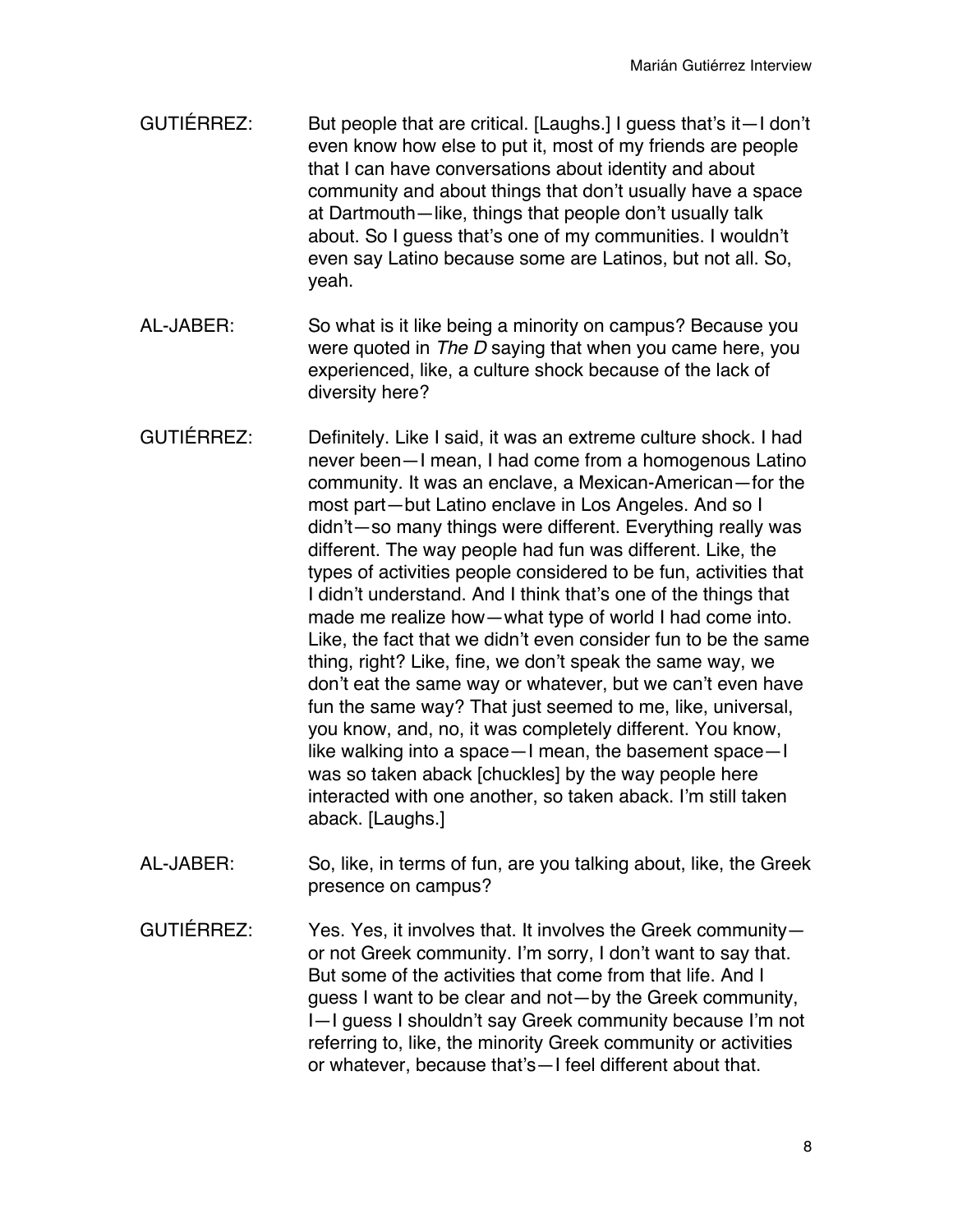But for, like, Frat Row—like, going there, right? And socializing there. It was just so different from what I was used to. I don't even know if it's need, but this state of—I mean, just the drinking here, right?—almost as a means to be able to interact with others, as if we couldn't have a conversation without that or have interactions without alcohol as, a mediator. That was just so strange to me. Like, can't you—why do you have to present yourself through alcohol instead of—like, can't we just have a conversation? I don't know. There were just so many things that I didn't understand.

And so it was very shocking. It was shocking to me to see people eat salad as a meal. [Both chuckle.] It was shocking to me, like, just the exaggeration of exercise on this campus, just the amount of exercise people engage in here., that was shocking to me. There were a lot of things that were shocking. The entitlement—the way people treated others with such lack of respect. That was shocking to me.

And I don't know, there was just a lot that I had to try and process coming here, try to understand. And so that's what made it, I think, very difficult.

- AL-JABER: Yeah. As you were going through this, like, period of transition, trying to internalize all these different things on campus, what was it like also dealing with the academic side of things?
- GUTIÉRREZ: Whoo! Well, academics. I came here for the academics, right?
- AL-JABER: Mm-hm.
- GUTIÉRREZ: And I think that unfortunately I wasn't able to excel in academics because there were so many other things that I had to dedicate time and energy to, like my survival here, right? I mean, it's hard to engage in class when you feel X, Y and—like, you feel so—I don't even want to say homesick, but when you've been, like, for example, involved in an experience of microaggression, Like, when somebody says something to you to invalidate you, to dismiss you, to deny you of your reality, it's hard to just be, like, *Okay, well, somebody just told me I was part of a quota. Now I'm just*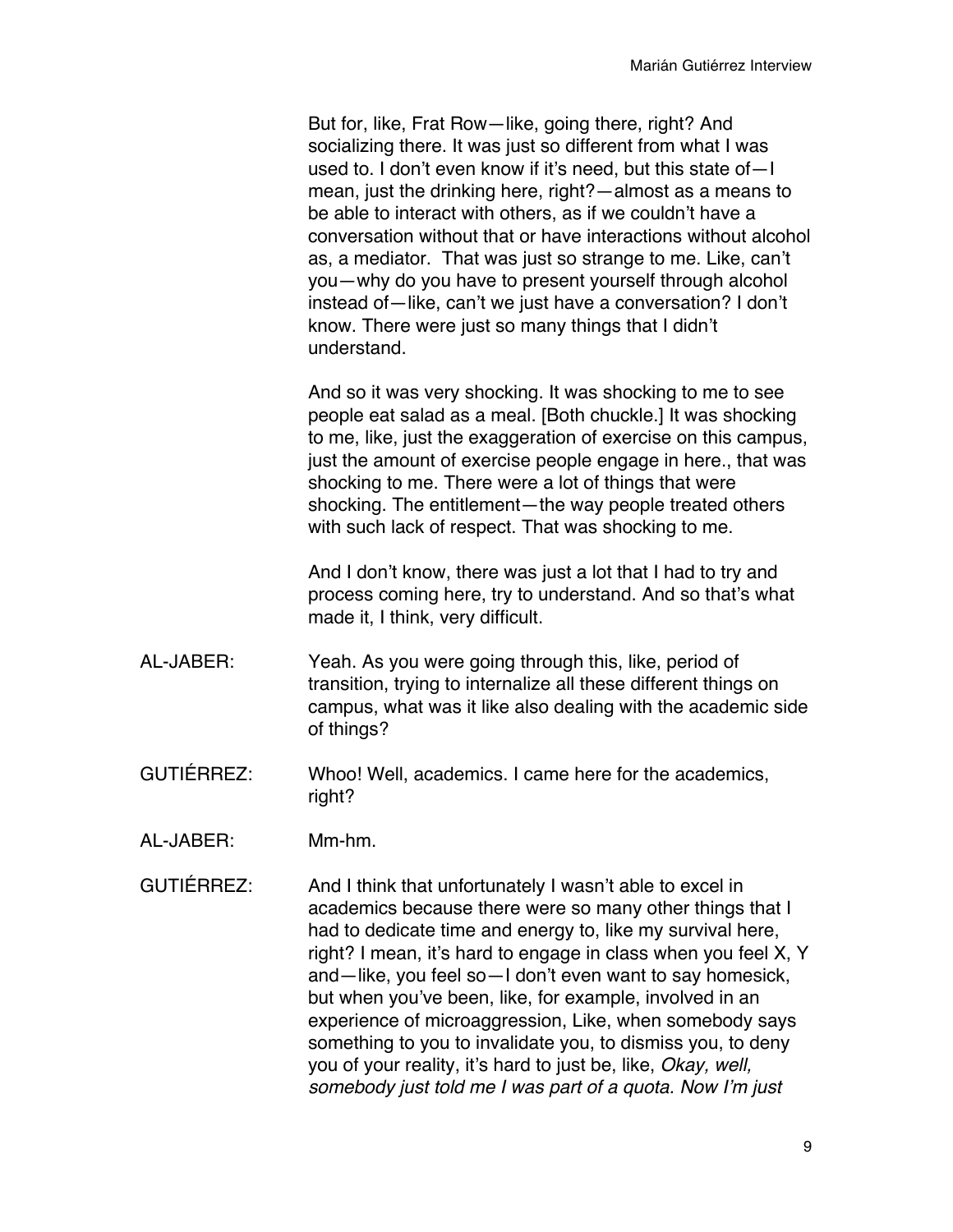*going to go back and do work*, right? And they kind of feed each other. It's kind of a dialogue, too, because—because I wasn't doing so well in my academics or as well as I thought I should or would, you know, and that completely messed with my self-confidence.

And then that seeped and leaked onto every other arena. I mean, I guess I felt inferior in the classroom. It kind of went elsewhere, and because I was feeling inferior elsewhere, it also came back into the classroom. And so I wasn't prepared. I didn't know—I mean, I remember being in a biology class, Bio 11, and having everybody—you know, having people next to me, like, saying things like, "Oh, this class is so boring. It's like my AP bio class," And, like, falling asleep in class while I literally was scrambling to write every word down because I didn't just have to study what we were learning, but I had to study, like, the very basic concepts so that I could build from that., I didn't have that basic knowledge that I could continue to learn from, so I had to, like, learn both at the same time, which was almost impossible for me.

And so instead of learning, I spent a lot of my time fighting, struggling to preserve myself and to be, like, mentally healthy and stable in a place that was so toxic. So, yeah, my academics [chuckles] weren't—it just wasn't something that I was able to engage in as much as I would have liked to. And it's unfortunate because I came here to learn, right?

- AL-JABER: Mm-hm.
- GUTIÉRREZ: I came here for the academics but then found it impossible to just focus on that.
- AL-JABER: Did you reach out to other people about, like, your struggles here on campus?
- GUTIÉRREZ: I did. I did. And it was very helpful. I mean, I considered transferring at one point and then decided not to.
- AL-JABER: Back home, to a school back home?
- GUTIÉRREZ: Yeah, to USC, the school that I was going to go to before deciding to come here. But in the end, I spoke to a couple of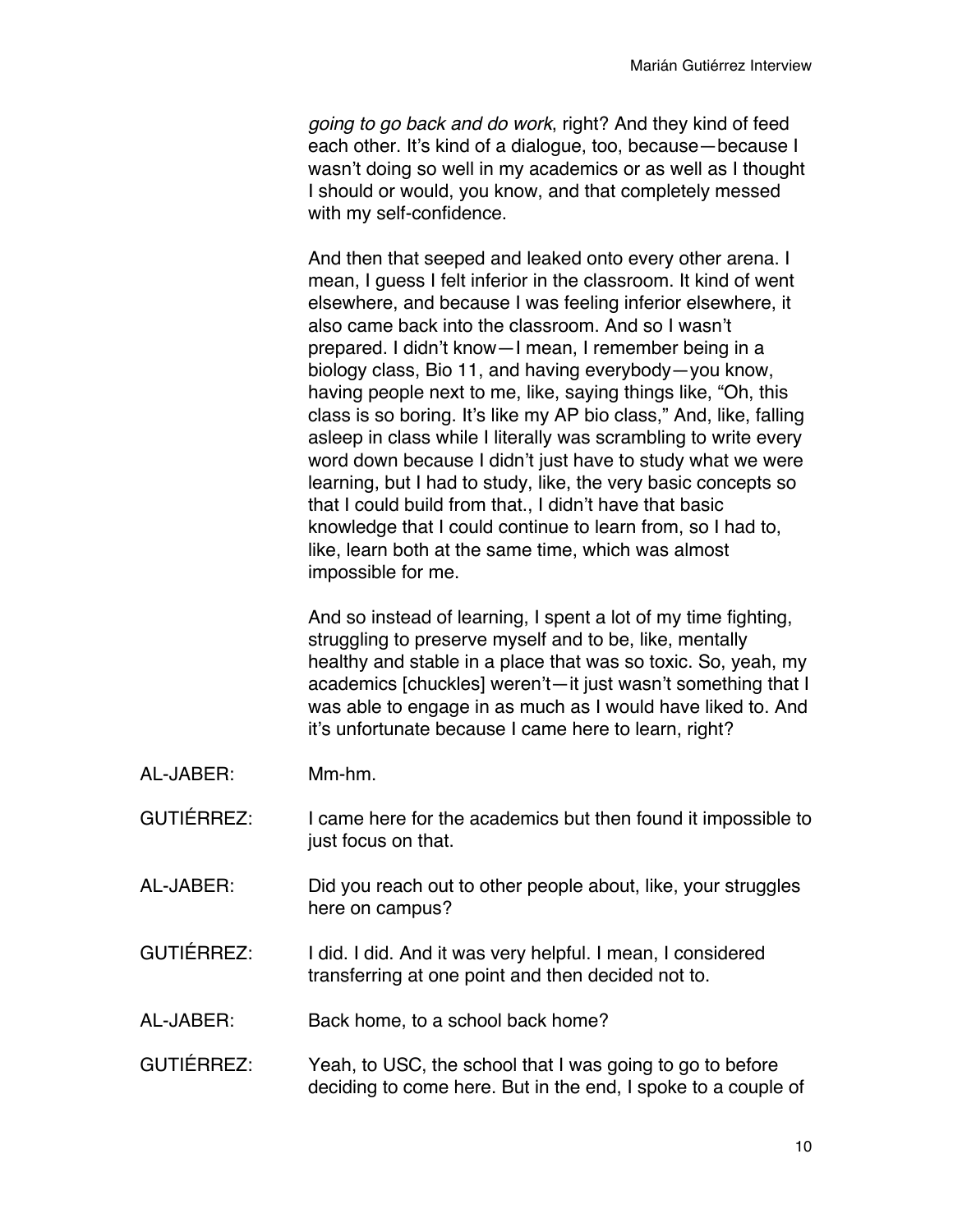people and decided to stay here. But I considered it many times. I considered just getting out, leaving this place.

AL-JABER: Has it gotten easier over time? Have you come to, like, accept the different parts that you find problematic in the Dartmouth community?

GUTIÉRREZ: I've had—it hasn't become easier because people's attitudes towards me have changed, but more so because I can better express and speak of my experience. And I think that has been completely monumental in, , being here and—I don't want to say thriving, but doing better than I did freshman year, for example. I think that it wasn't until I learned how to speak of my experiences and relate them to a collective experience—it wasn't until that happened then that I really kind of started digging myself out of this hole that I had fallen into, because before, it was just a personal struggle. I was just Marián, who for some reason or another, was not integrating well. Like, I myself—*There's something wrong with me. I'm not doing something right. Why is everybody else happy? Why am I the only one struggling?* It was a personal, personal struggle. And so it was, like, personal blame.

> And then I started speaking to others, and I started reading, and I started learning about things and about experiences of students of color in elite institutions like this one and realizing, *Whoa! I belong—my experience—yes, it's going to be different and it's going to be nuanced, but my experience belongs to a more—a collective. There are words to talk about this*. You know, and, I mean, it was just, like, this lexicon that I had no access to before that came to me through conversations with women here, women of color in particular, and in classes, some classes, and in readings that I learned that it wasn't that I was doing something wrong, right? It was that there is a system that is in place that isn't benefiting students of color, that isn't promoting their wellness

And so I was, like, *Whoa!* It just completely changed me, because before, I was silent. And even if I was—I was asking for—I was meeting with different people and asking for their help, but it was still a very, personal and silent struggle. And once I was validated and once I felt affirmed,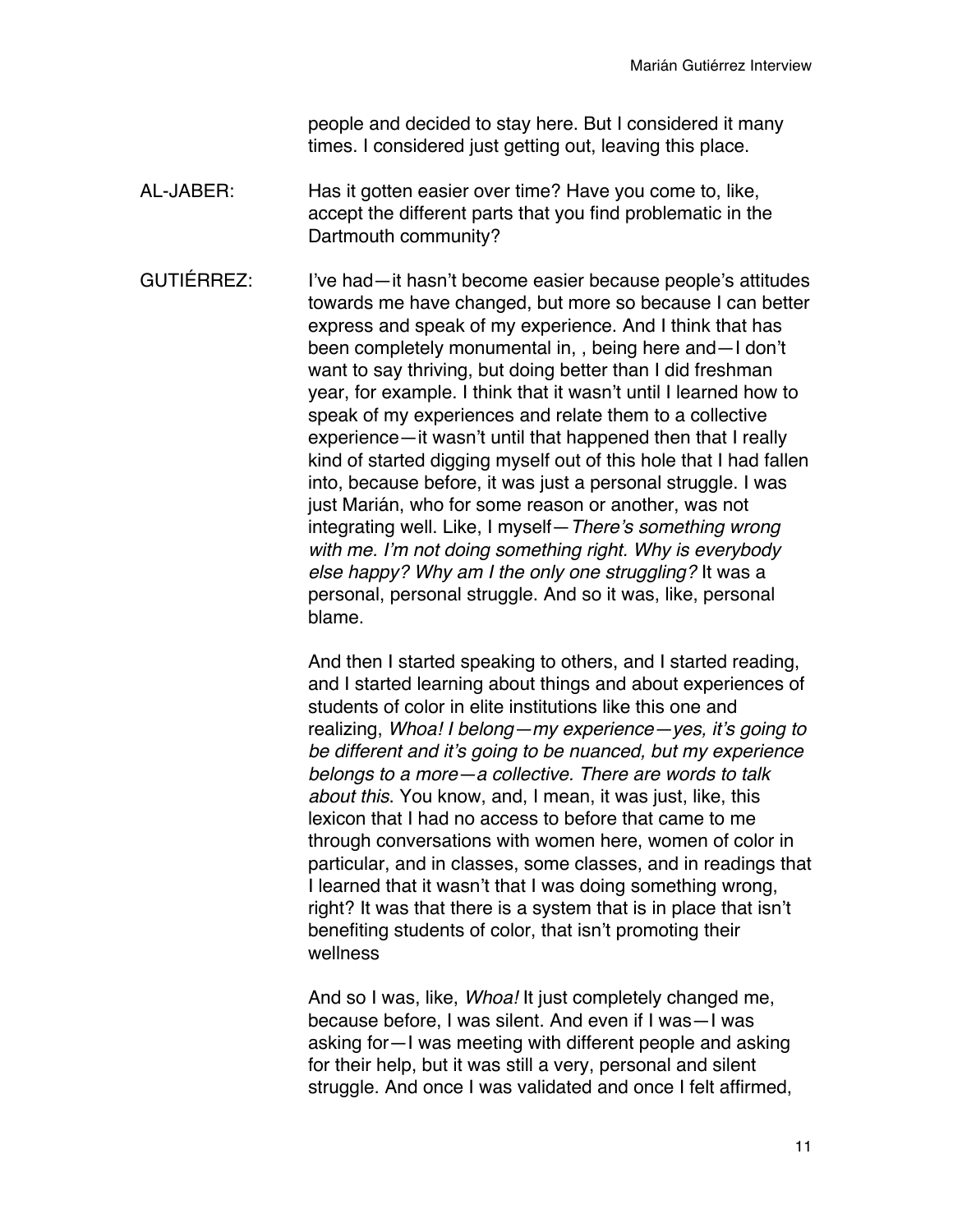that's kind of when I started gaining a voice, getting the voice that I did not have freshman year at all, and talking to people and taking action, and trying to make this place a more inclusive, welcoming space, which is what I've dedicated all my time here to—or at least I've tried to make it a better place.

- AL-JABER: Was that in part why you're involved in FYSEP?
- GUTIÉRREZ: Yes. It has to do a lot with a lot of the things I'm involved in here: how to make this—how to keep students like myself from experiencing what I experienced, 'cause it was just so terrible. And so FYSEP is one of them. Unfortunately, I was involved in FYSEP very briefly, more briefly than I would have hoped, because I had been off in the falls, and the fall is when you get paired with your mentee. But, no, I think being a part of FYSEP was very important for me.
- AL-JABER: So what other organizations are you part of on campus?
- GUTIÉRREZ: I'm also part of the Women of Color Collective, which has also been—like, I said, women of color really helped me come into myself and, in doing so, radicalizing myself. I became radical. I was radicalized when I decided that I was going to be myself in this place, when I decided I no longer was going to water myself down, right, or alter or modify myself in order to make other people feel comfortable, in order to appease them.
- AL-JABER: No. Really, it's not your job to do that.
- GUTIÉRREZ: Right! Because this is who I am, so this is how I—right! And so Women of Color Collective was very important in that sense in connecting me to other women of color and allowing for that space, for a safe space. And so that was something that—and that organization wasn't here my freshman or sophomore year. It was through the help of two other women that helped bring it back, Afia [Owusu Obeng '12] and Aleschia Hyde ['12] that we kind of got it rolling again, and so—it happened my junior year, and that was very, very important to me, and that's something that I've been very involved in. I mean, La Alianza Latina is another group. Not so much anymore, just because I don't know that it provides me a space to voice my opinions. It's more of a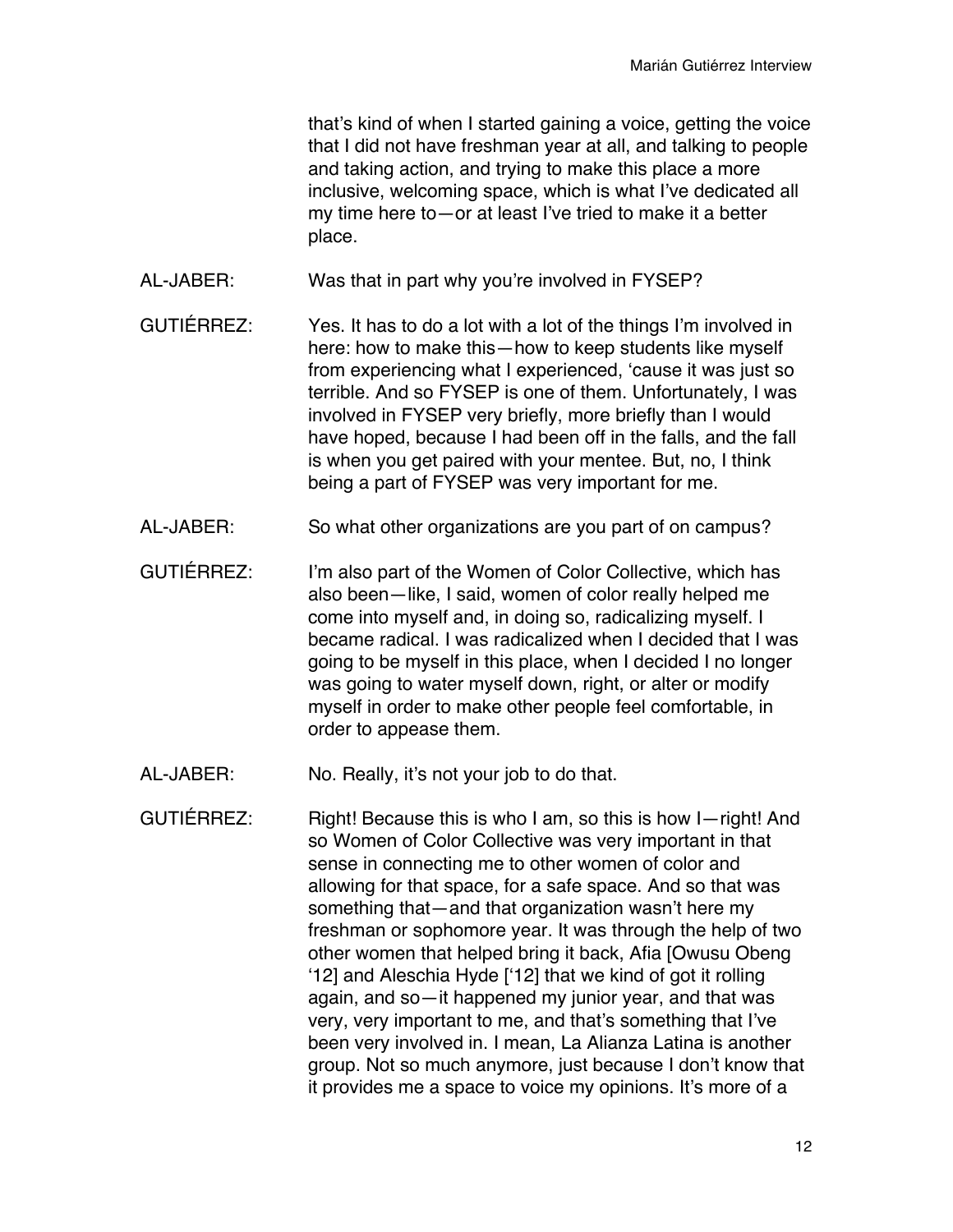social space, which I think is completely necessary. It was necessary for me. But I would like it also to explore the politics of Latinidad, the politics of being a Latina here on campus, and I don't know that it does that, to be critical, as I was saying.

So I haven't been as involved as I have been in other years, just because I really want to develop that critical thought, within me. I want to be able to have the language to do this, to criticize—not to critique these systems. I want to have the language to speak about and reconcile my experiences, my identity, and that isn't a space where I can do that, so I try to—I don't know. I try to engage in spaces where I can, if that makes sense.

- AL-JABER: So you never considered joining a sorority, I would imagine, if it doesn't allow you to be critical and sort of tap into your cultural identity in the Dartmouth community.
- GUTIÉRREZ: I actually I did. I did consider it, and my sophomore winter I rushed, and it was because [chuckles] my sophomore winter was a—my freshman and sophomore years—because a lot of aggression that I was feeling and hostility came from white students on this campus, I completely disassociated myself from white students. So I basically had—all my friends were minori-—like, in some ways or another, were minority students, whether it was because they were black or Latino or Asian or maybe, like, when we think about sexuality, they were—they didn't identify as heterosexual, whatever.

So I didn't really [chuckles] have any white friends or know white people in a school that is majority white! And so I started to think about what that meant, and then I did something called the Diversity Peer Program [DPP] through the Office of Pluralism and Leadership [OPAL], and I met this white woman and a couple of other white people that proved—not proved me wrong… but that were different, that were different from the other people I had met before, that were willing to listen to me.

And so that's kind of the moment where I realized that [chuckles] not all white people are the same. And it sounds silly, but honestly, it wasn't whiteness; it was symbolic of something. It had—because of all the experiences I had, it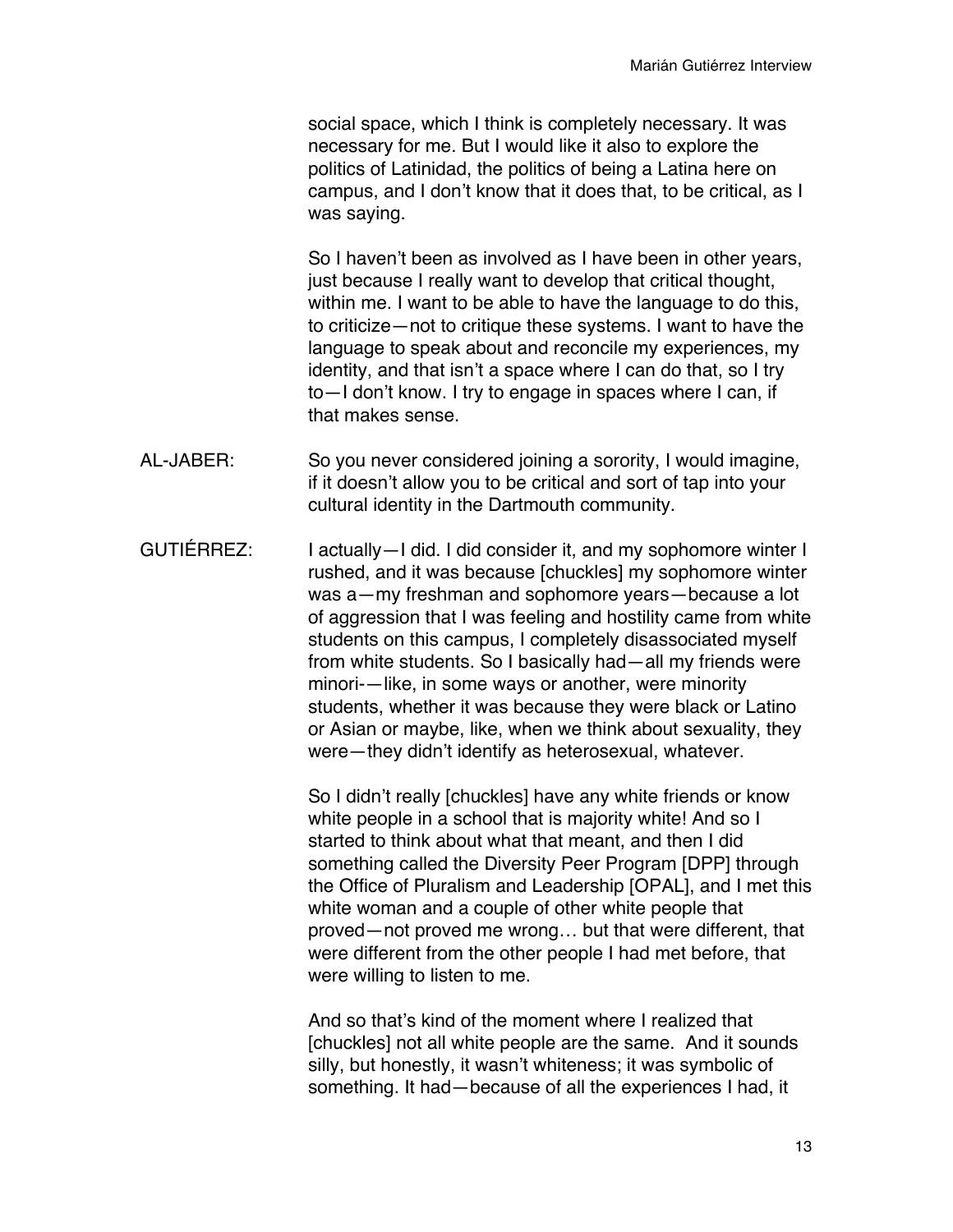came to symbolize hostility and prejudice, and so that's why I kept myself from meeting white people, because I was trying to protect myself, because I never knew who would say something offensive or hurtful, right? Because even the nicest people were capable of doing that.

And so I kept myself from meeting white people for that reason, and then DPP happened, and I met this amazing woman, and so I was like, *Well, if I'm not meeting white people outside of the classroom, because nothing that I do on this campus would place me with white students, like, outside of school, then maybe the Greek system is a way for me to meet them*, right? If that's where they're concentrated, many of them. And so I decided to rush for that reason.

And I rushed sophomore winter. I actually pledged and became affiliated with a sorority on campus, and that was the first time when I got the chance to meet white women and be part of their space, and I actually—I felt pretty comfortable there. So, yeah, I did do it, even though it sounds like I didn't. [Chuckles.]

- AL-JABER: You're still part of a sorority, then.
- GUTIÉRREZ: I am. But I haven't been active for quite a while, and I think-I didn't—I mean, it's not a place where I was made to feel like an outsider, but I also didn't know that I could claim that space my own. I feel like it made me more open to realizing why having female spaces on campus is important, because I had never really thought of myself as a woman on this campus, mostly because I thought of myself as Latina, right? And so it was that intersection between ethnicity and gender, but mostly just ethnicity. Gender was something that was on the back burner, I think. I just felt like more of my interactions revolved around what it meant to be a Latina and the preconceptions that came with that, with Latinidad.

And so after doing this, I kind of thought more about gender and gender on this campus, and so I realized, then, like, *Okay, this is—maybe sororities are important spaces*. But it just wasn't the space for me. I don't know. And I think that it has to do with that intersection of ethnicity and gender.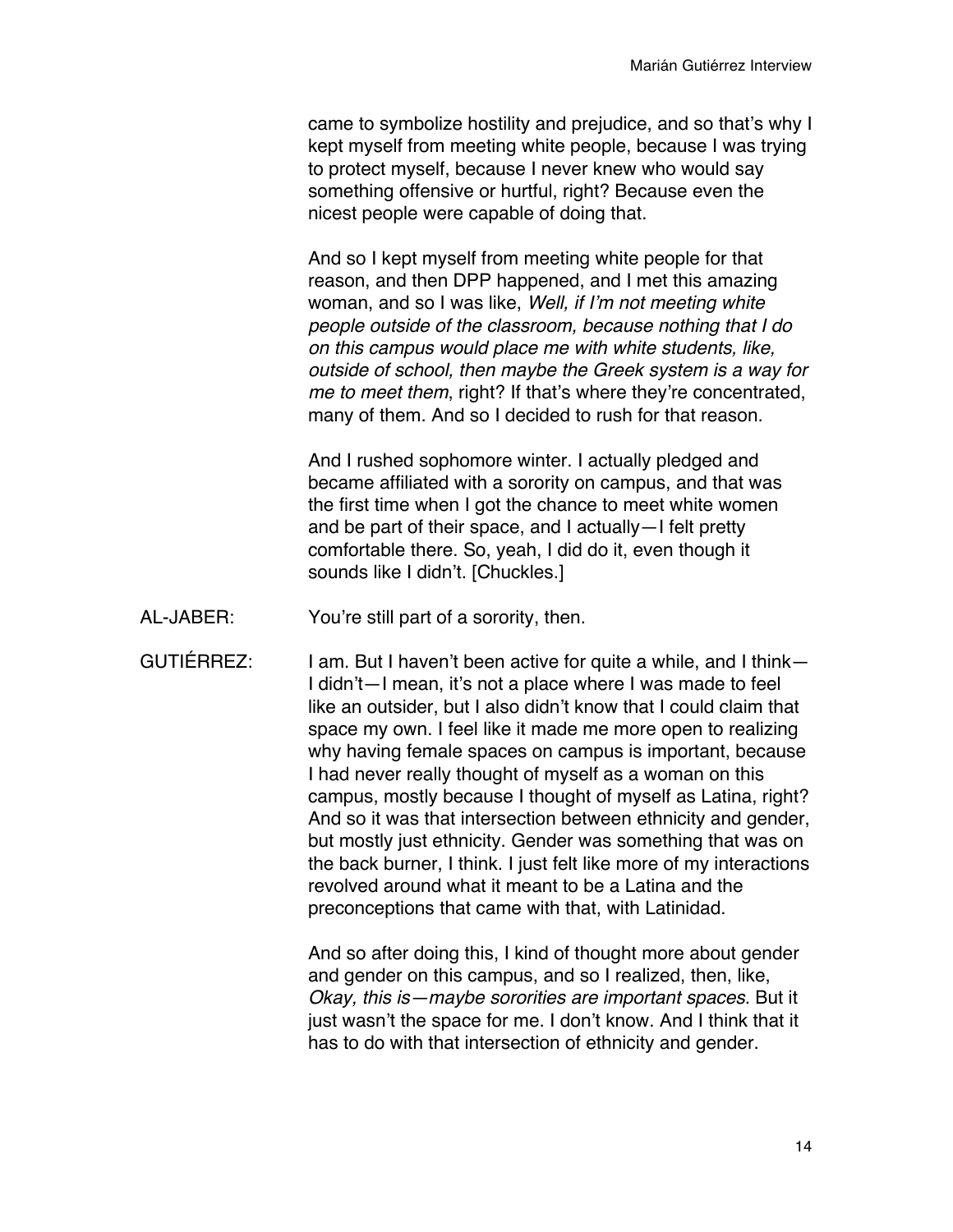- AL-JABER: So which spaces do you feel most comfortable in on campus?
- GUTIÉRREZ: Physical spaces? Since sophomore year, sophomore spring, I've lived in LALACS, which is an affinity house, and that's a place where I feel very, very comfortable. I also feel very comfortable at the CGSE, which is the former Center for Women and Gender but is now the Center for Gender and Student Engagement. Apparently you can't have "Women" in the title of something. [Chuckles.] And so that's another space where I feel very comfortable.

I also feel comfortable in spaces that belong—or, that my friends can claim and, residential communities—not communities, but in dorm rooms or wherever it is that my friends are. But, yeah, LALACs and the CGSE are two places that I feel very comfortable in.

- AL-JABER: So what is it like being a woman in a sort of male-dominated campus? There have been issues with sexual assault and things like that.
- GUTIÉRREZ: Right. Like I said, I—so I've actually—I mean, I think a lot of—I mean, I've never experienced assault as it pertains to sexual assault here. I've experienced assault in other ways, right?—like verbal, emotional, whatever, but not sexual assault. It's hard for me to think of myself as a woman on this campus because my experiences haven't happened as a woman, right? They happen as a Latina, and I guess I just want to keep, like, reiterating that because my body—it's not just a—a female body, right? It's, a body of color, a female body of color. And so I think that unfortunately, I haven't really had the opportunity to really interact with a lot of men on this campus.
- AL-JABER: Is that by choice?

GUTIÉRREZ: [Laughs.] It's not a conscious effort. I just—I just—it's difficult to create that co-ed community or those co-ed relationships when I have a conversation with someone who ignores or refuses or does not want to engage in conversations that relate to, either gender or race or ethnicity. I really am tired of very, superficial interactions, and so I'd rather dedicate my time and energy to real, meaningful connections. And so I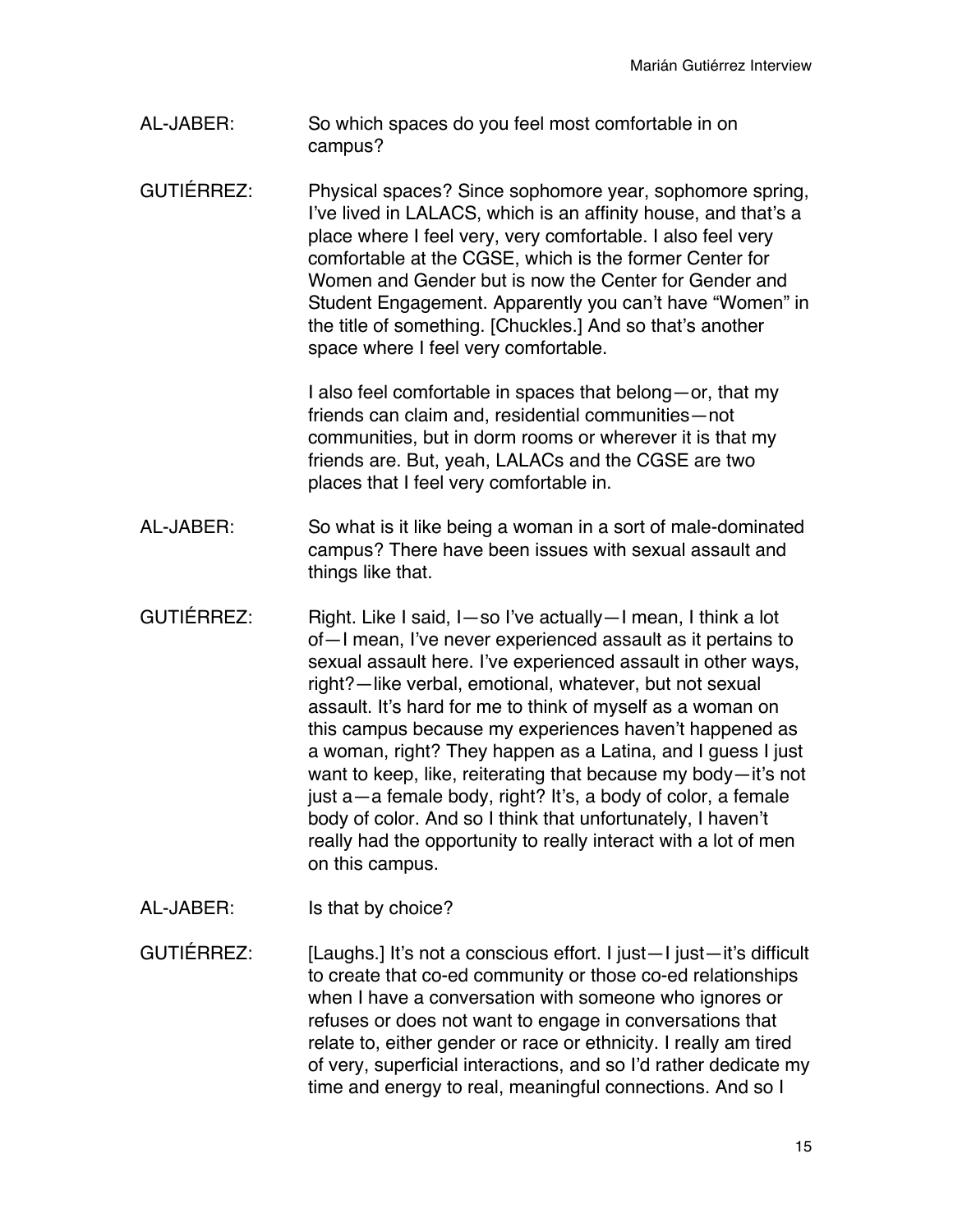find—not wasting my time and energy but just—I find it difficult to just have a meal with someone to talk about classes and who knows? Like, footb-—I don't want to say sports names. That's so stereotypical. But of classes and things that are very superficial.

I want to talk to people. I want to get to know people. I want to not just know who they are here at this moment but what made them what they are, right? I don't want to know about freshman year on. I want to know about the 18, 17, whatever years back home that have made you, that got you here. And that's difficult to do here. It's very difficult. I mean, you know what people do on campus, but why do they do that stuff?

And so, yeah, I haven't really had that co-ed experience. I feel like, especially nowadays, my family on campus is very much a women's family. I mean, there are men that I really, truly value, respect, and whose company I enjoy, but not as much as I was used to in high school or before.

- AL-JABER: So has your sense of community changed over the past four years? Dartmouth is, like, a space where people are constantly coming and going, especially with, like, the D-Plan.
- GUTIÉRREZ: Community for me really now—I come to understand them as a group of people, right, that value, respect, love each other, support each other, and so that's what I think of community. And so when I think of my community there are—I can give you names, right?—of people that value, respect me, love me, support me. So that's what I see as community, which is why, when I think of the Dartmouth community, it's hard for me to imagine one. It's hard for me to think of Dartmouth as a community.

I think over the years, I've come to think of Dartmouth as a society. Like, there's a Dartmouth society with different communities within it. I don't know that there's a Dartmouth community in this space, like, in Hanover, New Hampshire.

When we take Dartmouth outside of that, of this geographic space, because there is a greater society, which I guess in this case would be perhaps the U.S., right?—the American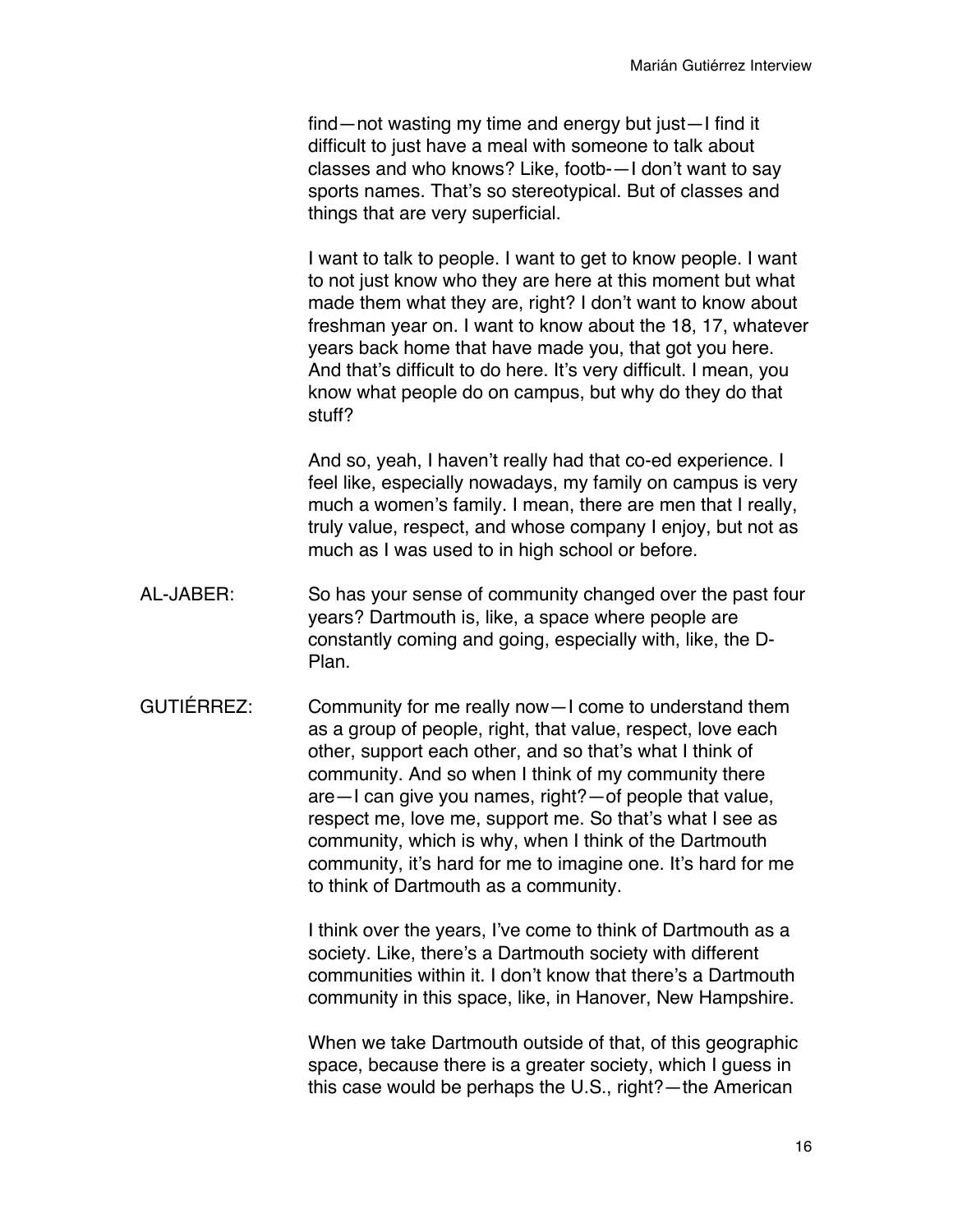society, then we become a community within the American society. But I think that here at Dartmouth, it's a society and not a community.

- AL-JABER: What makes you term it like that? Is it the sense that it's fragmented or—
- GUTIÉRREZ: The sense that when I think of community, as I have come to define it with the presence of love and respect, it's not what I see here. Inclusive, empathetic-it's not what I see. So I can't say Dartmouth is a community unless it is in opp-—not in opposition but unless it's placed within a greater, like, society, right? So when I'm outside of Dartmouth, I guess, yes, I belong to the Dartmouth community because I go to Dartmouth and if there's an alum that goes to Dartmouth we can—there's that common ground. We can connect based on that, because we're outside. But when we're here, inside, even though we all go to the same campus, we're all here together, there are people that I cannot connect with even if we have that common ground.
- AL-JABER: So going off what you were saying a little bit, there have been some race -—like, they don't call them that anymore bias incidents on campus.
- GUTIÉRREZ: Yeah.
- AL-JABER: So you're very aware of your cultural identity, ethnicity on campus. Have you reflected on this issue? Has it impacted your sense of belonging within Dartmouth?
- GUTIÉRREZ: Well, these incidents have made this term a very taxing and overwhelming term for me, and not just for me but for a lot of my friends. A lot of people just in general.

The last time I took classes here on campus was a year ago, last winter break—not winter break, last winter term. I was gone in the spring, and the summer I was here but I was working, and I wasn't necessarily connected to campus, I would go to work, go back home, go to work, go back home.

And then in the fall I was away, so this is the first time I'm back after a year. It's my senior year. I thought, "All right, I've had the chance to meet all these people, to really develop,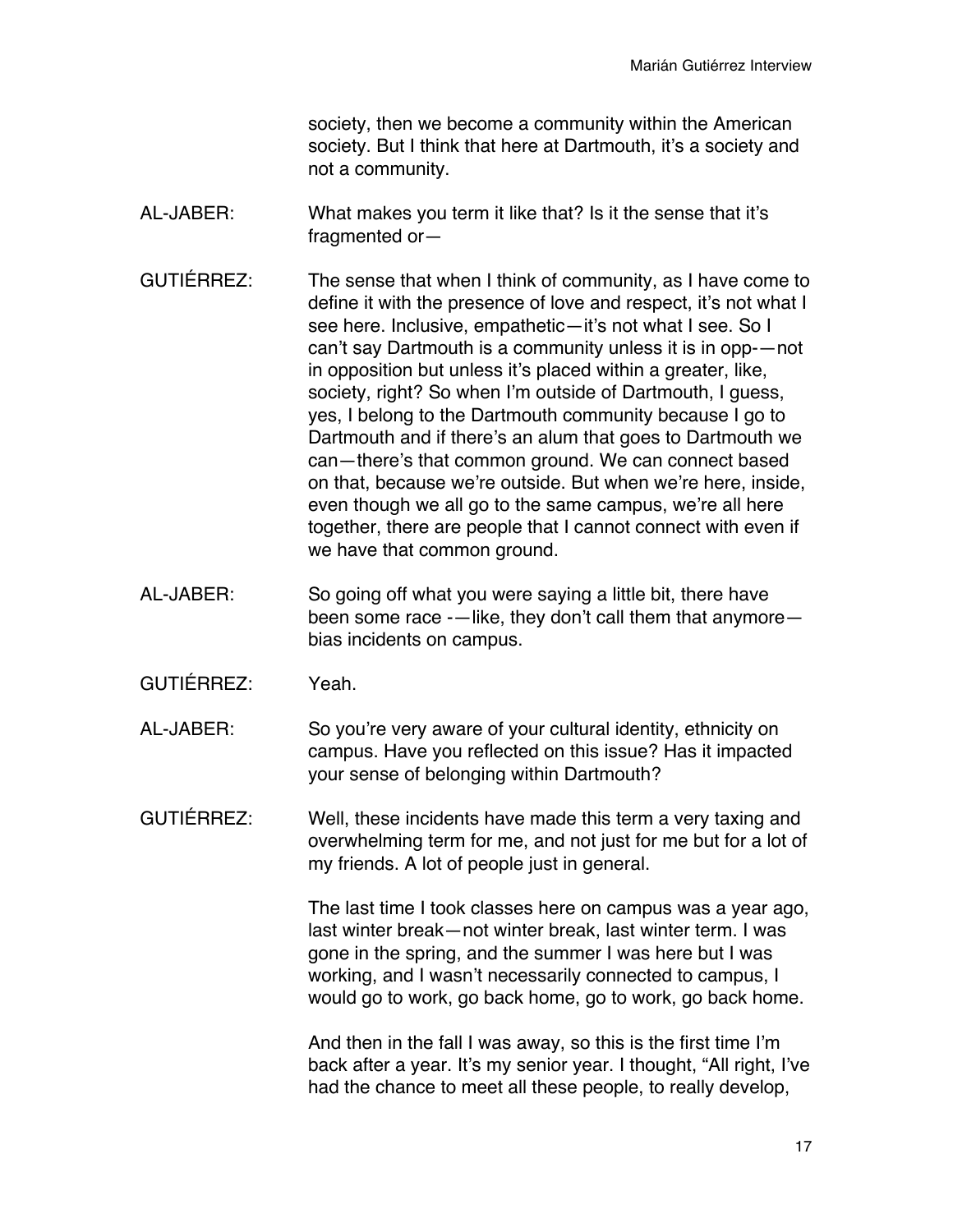develop my understanding of my ethnicity, of who I—my identity as it pertains to this space and whatnot." And so I thought—you know, I had figured it out. Like, you know, *regardless of what your views of me are, I've got it together. It's no longer freshman year. I have a voice now. I claim this space mine. I'm okay now, right?* That's what I came in thinking. Like, *regardless of what the environment is, I will end up on top because I can; because there's no reason for me not to.*

I came in here being like, *I'm gonna kick butt this term*. And then I came back to these incidents, to these incidents of hate and bigotry, and [chuckles] I realized that regardless of how much thought I've put into this or how many times I've had these discussions, I still have to fight to be here! Yes, I'm a senior, and yes, I am more outspoken than ever, than I have ever been before. But there are people like me that are hurting, that are hurting from these incidents. And whether or not they were the ones who were personally afflicted—I don't really want to say that. But even if people weren't directly involved with these incidents, so even if what was written on that white board wasn't to me or wasn't my room, it still affects me, and we're still all deeply affected by it.

And so coming back and seeing that, I was just so overwhelmed with emotion because I thought that things were going to be better because I had—

AL-JABER: Figured it out.

GUTIÉRREZ: —figured it out, yeah, in essence. And then I realized that that wasn't true at all. And apart from these bias incidents that happened to people that I didn't know but I still can connect to, relate to, this term there's been some incidents that I was personally involved in, aggression that happened to me. I mean, people that aggressed me, assaulted me, whatever. [Chuckles.] And so I realized that I still have to fight to claim this space. I thought time was in some ways, like, the answer or the key to belonging, but then I realized that it's not, because even though I've been here four years, there are still people questioning how, questioning me, questioning my reality, and I had forgotten what it was like to be in this place.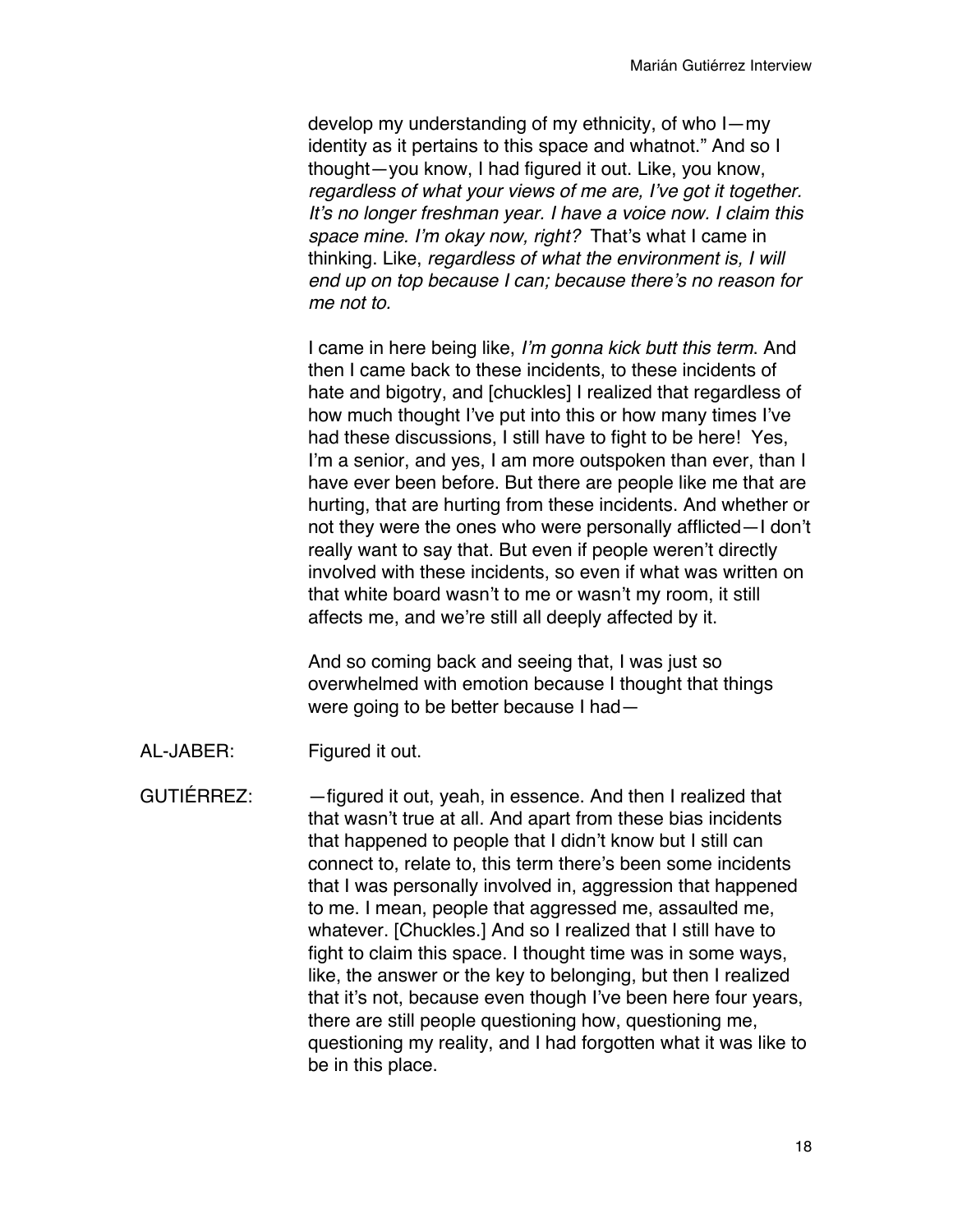- AL-JABER: Do you feel like these people warrant a response or sort of you don't want to even try to validate your presence anymore? Or are you still fighting for your space here or are you just being, you know?
- GUTIÉRREZ: I think that inherent to being, I have to fight. I don't know that I can separate the two. So it gets easier to just be, but I don't know that I have stopped fighting.
- AL-JABER: So it sort of sounds like in the four years that you've been here, Dartmouth has turned you into an activist.
- GUTIÉRREZ: [Chuckles.] Right. I mean, the experiences I've had—I mean, I have grown up at Dartmouth, right?
- AL-JABER: Mm-hm.
- GUTIÉRREZ: The person I was in high school is very different from the person that I am now, and so I guess—so you were saying but I guess I don't want to say it was Dartmouth, itself, that did this, right?—'cause that would make Dartmouth seem as a good thing, because I'm proud of who I am now, and I'm happy, and I'm—I mean, I'm glad that I'm where I am now, but I don't attribute that to Dartmouth. [Laughs.] Right? Like, because of the negative experiences I had here, I had to, but I want to attribute who I am to the people that helped me through my struggles. So it wasn't because of Dartmouth that I have radicalized myself or that I have become an activist or—it was because of the people that I met at Dartmouth that taught me how to speak, taught me how to think, really, and taught me how to reconcile so many different emotions and feelings. And so it was because of those people that I became who I am.
- AL-JABER: So knowing what you know now, would you have still applied to Dartmouth if you had known—

GUTIÉRREZ: [Chuckles.] I-

AL-JABER: —if you would have gone through these many challenges?

GUTIÉRREZ: I know. I—It's difficult to answer that question. I've heard it before, and I never know what to say, really, because in some ways, had I known, I might have just stepped out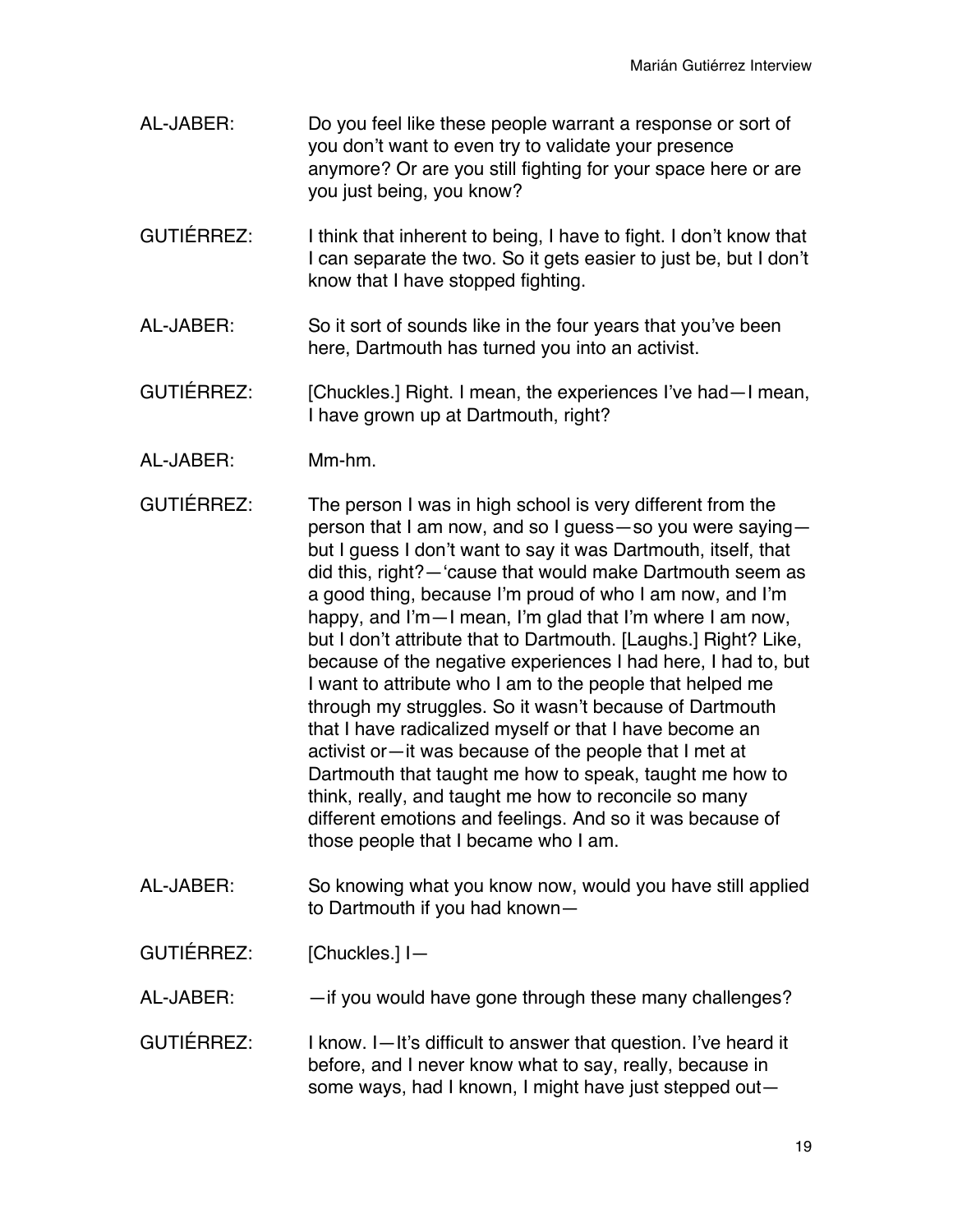[Laughs.]—and been, like, *I don't want that for myself.* But then, again, this is the only person I know. This is the only Marián that I currently know, so I wouldn't know what type of Marián would have come out if she had spent four years of her life at USC, right?

- AL-JABER: Just going back to the Dartmouth community, has Dartmouth changed in the four years that you've been here?
- GUTIÉRREZ: Has it changed? The people at Dartmouth have changed. I've seen people come and go. And, yes, I mean, it has changed for me, because the people that are here now make me cherish the place. I mean, a lot of people have left. The people that have left but that have left their legacy here, within me, I guess you could say. And even on campus, they have made this place worth coming back to. I mean, I'm still here.

So, maybe—I don't think the institution has changed, but the people that are in this space have, and they've made it worth it. And I think that, to give some credit, not credit to the institution but credit to the people working here to make this a better place, yes, it has changed. You have wonderful people working here that I know are working hard to make this place a better one, and so I don't want to discredit their efforts. But I just wish the change were more—

- AL-JABER: Change is always slow.
- GUTIÉRREZ: Right. I wish it were faster. I wish it were more obvious. I wish it were more clear, more apparent. But—
- AL-JABER: So are you still gonna be active as an alumna and still involved in these issues that have impacted your time here at Dartmouth?
- GUTIÉRREZ: Yeah, most definitely, most definitely. I don't ever want to forget the type of struggle I've had here, because that has helped me become who I am, and so I want to continue to be involved with students in some way or another and perhaps be one of the people that helps them through whatever they're struggling with. Like I said, without the women that I met, uh, I don't know, I would probably still be in my room—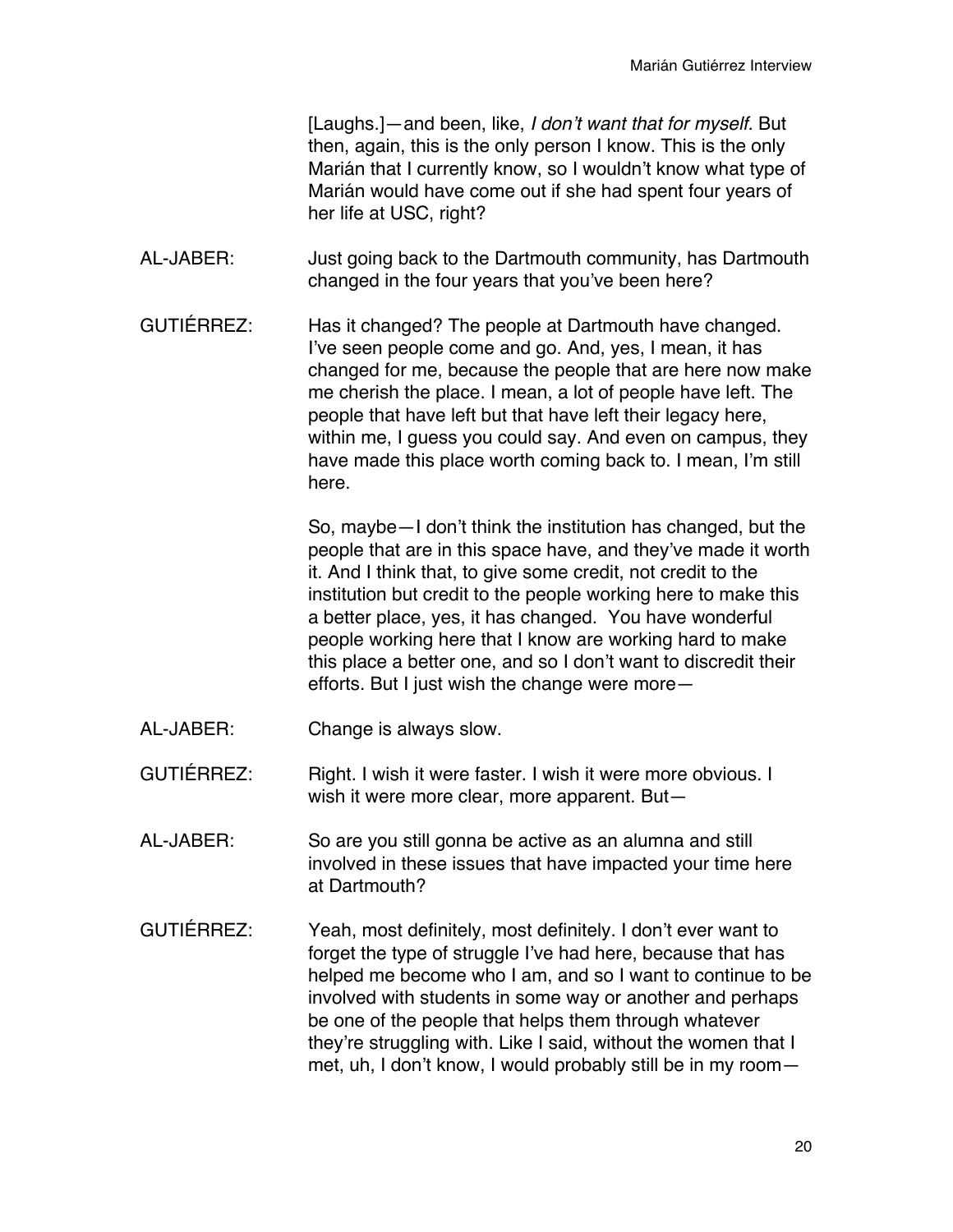you know, crying, not knowing what I was doing here. And so maybe I can be that for someone. So, yeah.

- AL-JABER: Do you think that part of the reason Dartmouth is—some students feel it's quite isolating, its location, that it's sort of cut off from the rest of the [chuckles] world?
- GUTIÉRREZ: The place where it's situated I think definitely has something to do with it because the space, itself, is so different where a lot of these students are coming from, and so there is—Like, physically or geographically, there isn't anything around that I can relate to, whereas if I were in a city, it might be different because I could go outside and see people like me versus being in Hanover, where I can't separate myself from the campus and connect with a world that's more like the one I came from. So in that sense, yes.
- AL-JABER: So just to, like, wrap up, I guess: In terms of where you see yourself situated within Dartmouth, do you categorize yourself more as an outsider or an insider?
- GUTIÉRREZ: Ah, that's interesting. I think that—[Sighs.] Hmm. Well, if I—I don't think that there is a Dartmouth community, so in that sense, I can't be an outsider or insider because there isn't one. [Apparently smiles.] I think that there is an ideal one, and I think that there is an ideal student and student experience that a lot of people try to emulate. I don't think that that exists: this idea of mainstream, what it means to be mainstream and the mainstream experience as an equal to Dartmouth.

So in terms of me wanting to be part of this ideal Dartmouth, in that way I'm an outsider because I'm not trying to be part of an ideal anything. I'm just trying to be me, right? [Chuckles.] So in that way, I'm not part of the group of students that want to be part of this ideal. I'm an outsider of that. But I'm an insider of the students that have realized that and that are, like I said, being critical of a lot of things. I'm an insider of that. [Chuckles.] I don't know. I guess [laughs] I'm making this a lot more confusing than I ever thought it would be. But I really don't think that there is a Dartmouth community, so I don't know how I could be outside of it. [Laughs.]